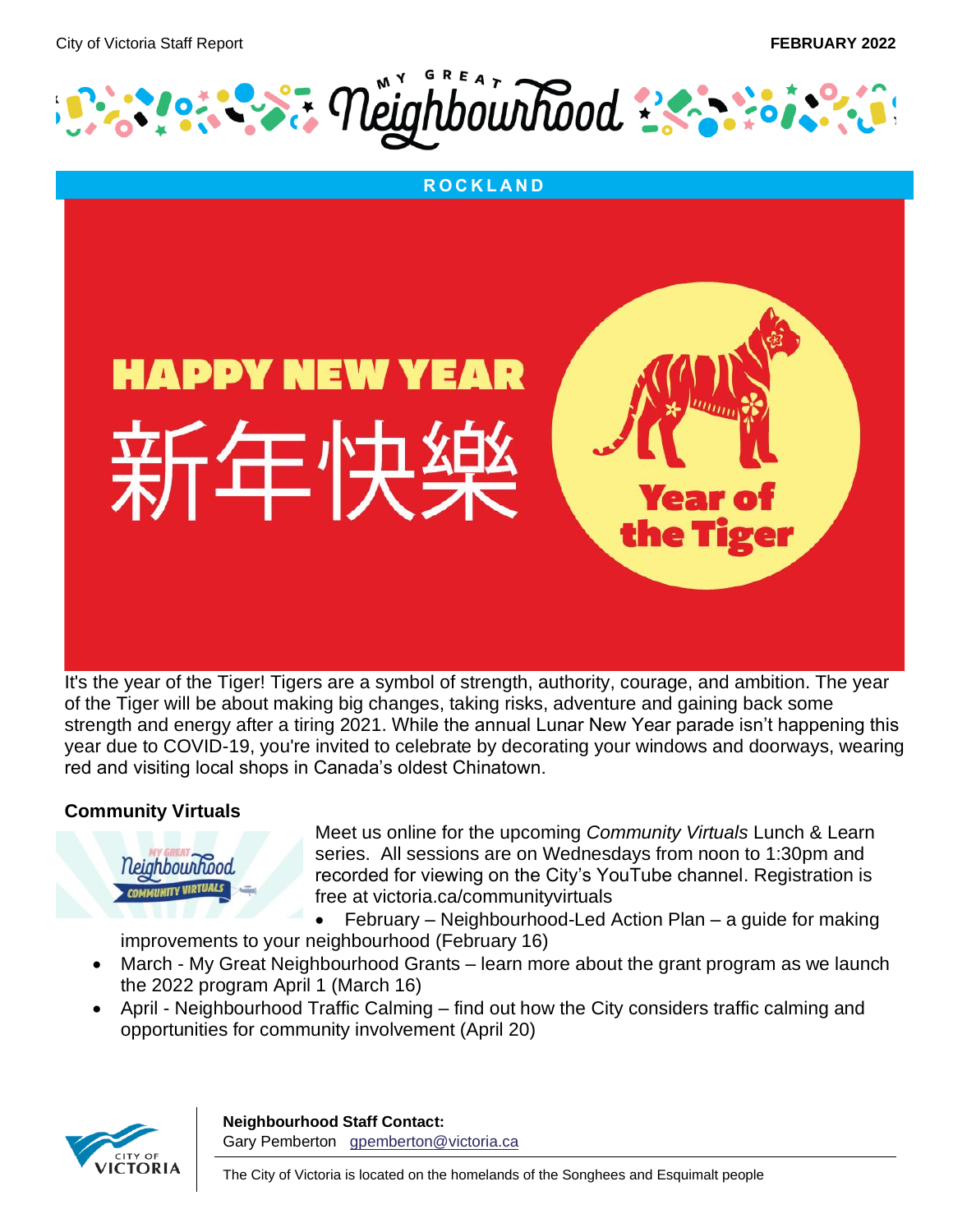

### **Meet Victoria's 2022 Poet Laureate**



Eli Mushumanski is Victoria's tenth Youth Poet Laureate! Serving as Victoria's champion for youth and the literary arts, Eli will seek to inspire and engage local youth to share their stories through written and spoken word. Eli completed a double major in Writing and English with Honours at the University of Victoria in 2021. They grew up in Northern British Columbia on the traditional territory of the Saik'uz First Nation. At UVic, Eli acted as fiction editor for literary journal, *This Side of West*, as well as senior editor for *Her Campus at UVic*. Eli has poetry published in *The Warren* and participated in the City of Victoria's 2021 Resilient Muse reading series. Read more [here](https://www.victoria.ca/EN/main/residents/culture/poet-laureate/2019-youth-poet-laureate.html)

## **Residential Branch Chipping Begins in February**

The City provides a branch chipping service to help residents remove tree branches from their yard. Place branches on the grass boulevard by Monday, February 28 at 7 a.m. Each household can have one branch pile no bigger than 1 x1 x 2.5 metres or 4 x 4 x 6 feet, which is about the amount a half-ton



pickup truck can hold. Loosely stack branches between 2.5 cm/1" to 25 cm/10" in diameter only, with cut ends together. Trucks will make one pass down each street. Learn more at [victoria.ca/branch.](https://can01.safelinks.protection.outlook.com/?url=https%3A%2F%2Fwww.victoria.ca%2FEN%2Fmain%2Fresidents%2Fparks%2Fbranch-chipping.html&data=04%7C01%7Ckstratford%40victoria.ca%7Cff7b7e5b66fc4622186c08d9e02e1d12%7Cd7098116c6e84d2a89eedb15b6c23375%7C0%7C0%7C637787310926734837%7CUnknown%7CTWFpbGZsb3d8eyJWIjoiMC4wLjAwMDAiLCJQIjoiV2luMzIiLCJBTiI6Ik1haWwiLCJXVCI6Mn0%3D%7C3000&sdata=pzR7WnYy9ZsCmZ8LyLyxo7O1fSee0usMpuTRLy0SX9Y%3D&reserved=0)



#### **Welcome Back to Fitness**

Fitness facilities at Crystal Pool and Fitness Centre are open for individual activities and group classes. Maximum capacity limits are posted in the facility. Due to capacity limits required under current COVID restrictions, group fitness classes must be booked in advance. The pool and other facility amenities

continue to be open and do not require advance booking. Check the website for schedules, programs, and registration information. Learn more at [victoria.ca/recreation.](https://can01.safelinks.protection.outlook.com/?url=https%3A%2F%2Fwww.victoria.ca%2FEN%2Fmain%2Fresidents%2Frecreation.html&data=04%7C01%7Ckstratford%40victoria.ca%7Cff7b7e5b66fc4622186c08d9e02e1d12%7Cd7098116c6e84d2a89eedb15b6c23375%7C0%7C0%7C637787310926734837%7CUnknown%7CTWFpbGZsb3d8eyJWIjoiMC4wLjAwMDAiLCJQIjoiV2luMzIiLCJBTiI6Ik1haWwiLCJXVCI6Mn0%3D%7C3000&sdata=doBwG7hiVoTYtxBt%2FGOo1%2FPig%2FjO8W2YCYPFwPu4a0c%3D&reserved=0)

# **February Public Skating**



Enjoy public skating this winter at the Save-On-Foods Memorial Centre. All ages and abilities are welcome and skate rentals are available. Skate where the Victoria Royals play! View the February public skating schedule online. Proof of vaccination is required. Learn more at [victoria.ca/arena.](https://can01.safelinks.protection.outlook.com/?url=https%3A%2F%2Fwww.victoria.ca%2FEN%2Fmain%2Fresidents%2Ffacilities%2Fsave-on-foods.html&data=04%7C01%7Ckstratford%40victoria.ca%7Cff7b7e5b66fc4622186c08d9e02e1d12%7Cd7098116c6e84d2a89eedb15b6c23375%7C0%7C0%7C637787310926734837%7CUnknown%7CTWFpbGZsb3d8eyJWIjoiMC4wLjAwMDAiLCJQIjoiV2luMzIiLCJBTiI6Ik1haWwiLCJXVCI6Mn0%3D%7C3000&sdata=JinQppaC5PfsIlqzt6Wl%2BdnLl9ezvzrGtp8zKUIIyNo%3D&reserved=0)

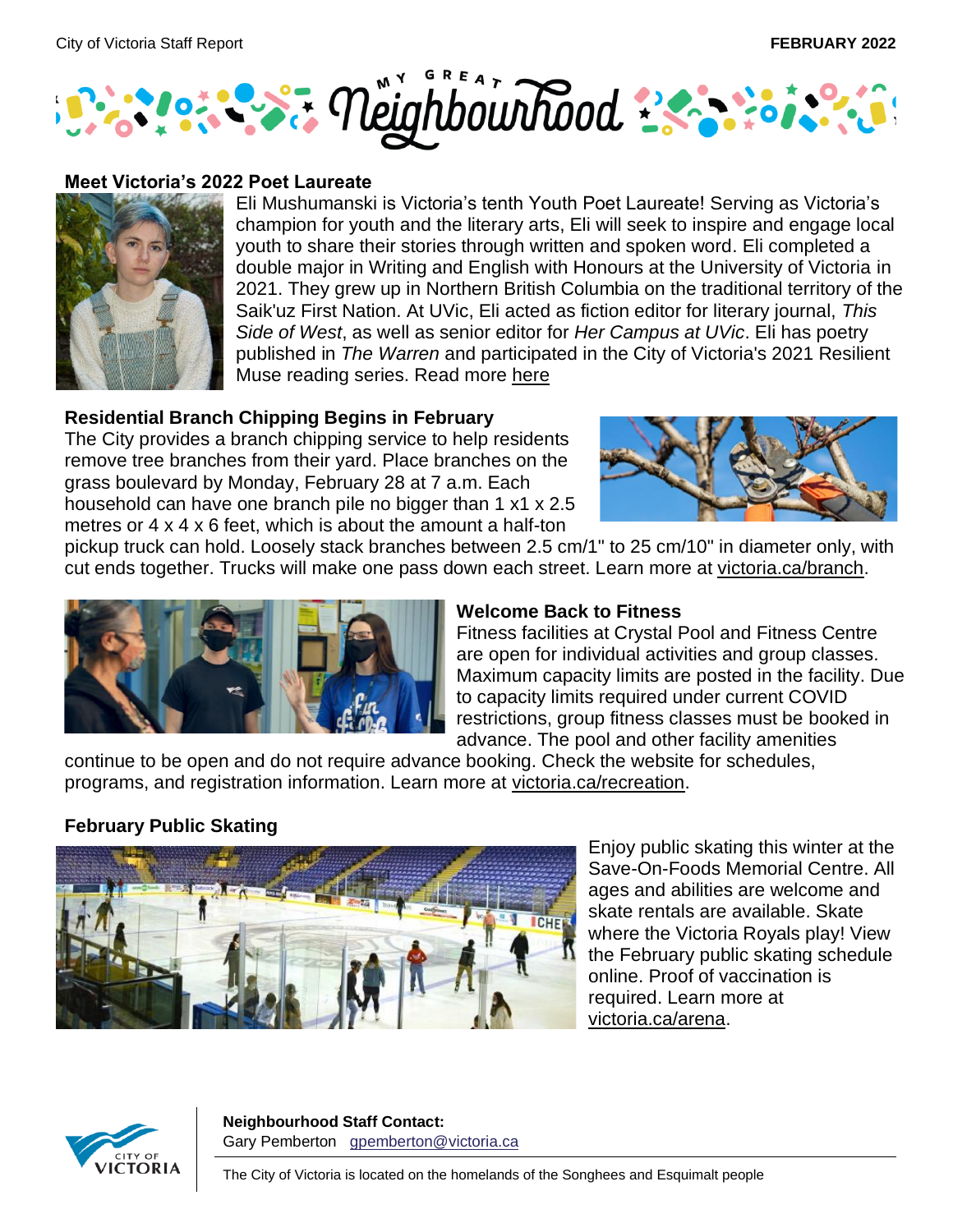



#### **Youth Council Restart**



Want to meet new people, use your voice, gain new skills, and have something meaningful for your resume? Youth who live, work, or attend school in the City of Victoria are invited to join the Youth Advisory Council and have fun while making a difference. Youth Council is a youth-driven, grassroots program funded by the City of Victoria and hosted by Volunteer Victoria. Youth Council offers opportunities for young people to get involved and be leaders in their community. They are a passionate group who take action and raise awareness about important issues in the community and share youth

perspectives and experiences. If you live, work, or attend school in the City of Victoria, you are between 15 and 25 years, and you want to join the City of Victoria Youth Advisory Council in 2022 please submit [this short application form.](https://can01.safelinks.protection.outlook.com/?url=https%3A%2F%2Fwww.surveymonkey.com%2Fr%2F2021YouthAdvisoryCouncil&data=04%7C01%7Ckstratford%40victoria.ca%7C40052cd277194f76f93e08d9dd265b22%7Cd7098116c6e84d2a89eedb15b6c23375%7C0%7C0%7C637783979074141531%7CUnknown%7CTWFpbGZsb3d8eyJWIjoiMC4wLjAwMDAiLCJQIjoiV2luMzIiLCJBTiI6Ik1haWwiLCJXVCI6Mn0%3D%7C3000&sdata=TXbGi4ePgxcHL%2B7SzMFUlU2FQiL40wU1W%2BQ4y6twvGc%3D&reserved=0) Our Youth Coordinator Julia Harrison will be in touch to answer any of your questions and to share more information. Click [here](https://can01.safelinks.protection.outlook.com/?url=https%3A%2F%2Fcvyc.ca%2F&data=04%7C01%7Ckstratford%40victoria.ca%7C40052cd277194f76f93e08d9dd265b22%7Cd7098116c6e84d2a89eedb15b6c23375%7C0%7C0%7C637783979074141531%7CUnknown%7CTWFpbGZsb3d8eyJWIjoiMC4wLjAwMDAiLCJQIjoiV2luMzIiLCJBTiI6Ik1haWwiLCJXVCI6Mn0%3D%7C3000&sdata=Gh%2BgwsLBtHNSNvEnktLc5Mtz73xBZlXfYWlqetnVU80%3D&reserved=0) for more info.

## **Get Ready for Spring with NEW Gardening Workshops**

Registration is open for new Growing in the City workshops. The Grow Your Own Food webinar on March 2 is a crash course in veggie growing for beginners who want to start growing their own fresh produce, and experienced gardeners who want tips and tricks for success. The Seedling



Starting webinar on March 17 will teach you which seeds need to be started indoors, how to start your seeds, how to care for your baby plants, how and when to harden them off and transplant for maximum harvest. Fruit Tree Pruning 101 on March 26 is an introduction fruit tree pruning in late winter and early spring. Learn more and register at [victoria.ca/recreation.](https://can01.safelinks.protection.outlook.com/?url=https%3A%2F%2Fwww.victoria.ca%2FEN%2Fmain%2Fresidents%2Frecreation.html&data=04%7C01%7Ckstratford%40victoria.ca%7Cff7b7e5b66fc4622186c08d9e02e1d12%7Cd7098116c6e84d2a89eedb15b6c23375%7C0%7C0%7C637787310926734837%7CUnknown%7CTWFpbGZsb3d8eyJWIjoiMC4wLjAwMDAiLCJQIjoiV2luMzIiLCJBTiI6Ik1haWwiLCJXVCI6Mn0%3D%7C3000&sdata=doBwG7hiVoTYtxBt%2FGOo1%2FPig%2FjO8W2YCYPFwPu4a0c%3D&reserved=0)

# **BC Family Day at Royal Athletic Park**

The City of Victoria is hosting a free BC Family Day event at Royal Athletic Park! Activities include family friendly music, activity stations, mini-field soccer, bouncy castle, bocce area, and base running with Harvey the HarbourCats mascot. Bring a picnic or enjoy complimentary light refreshments.

#### **Monday, February 21, 2022 10 a.m. to 2 p.m. Royal Athletic Park, 1014 Caledonia Ave.**

The active transportation corridor on Vancouver St. provides a convenient route to and from the event for families traveling by bike. Free on-street parking is located along Pembroke Ave. and Cook St. Parking is also available in the Caledonia Ave. parking lot. Entrance is through the main gate on Caledonia Ave.